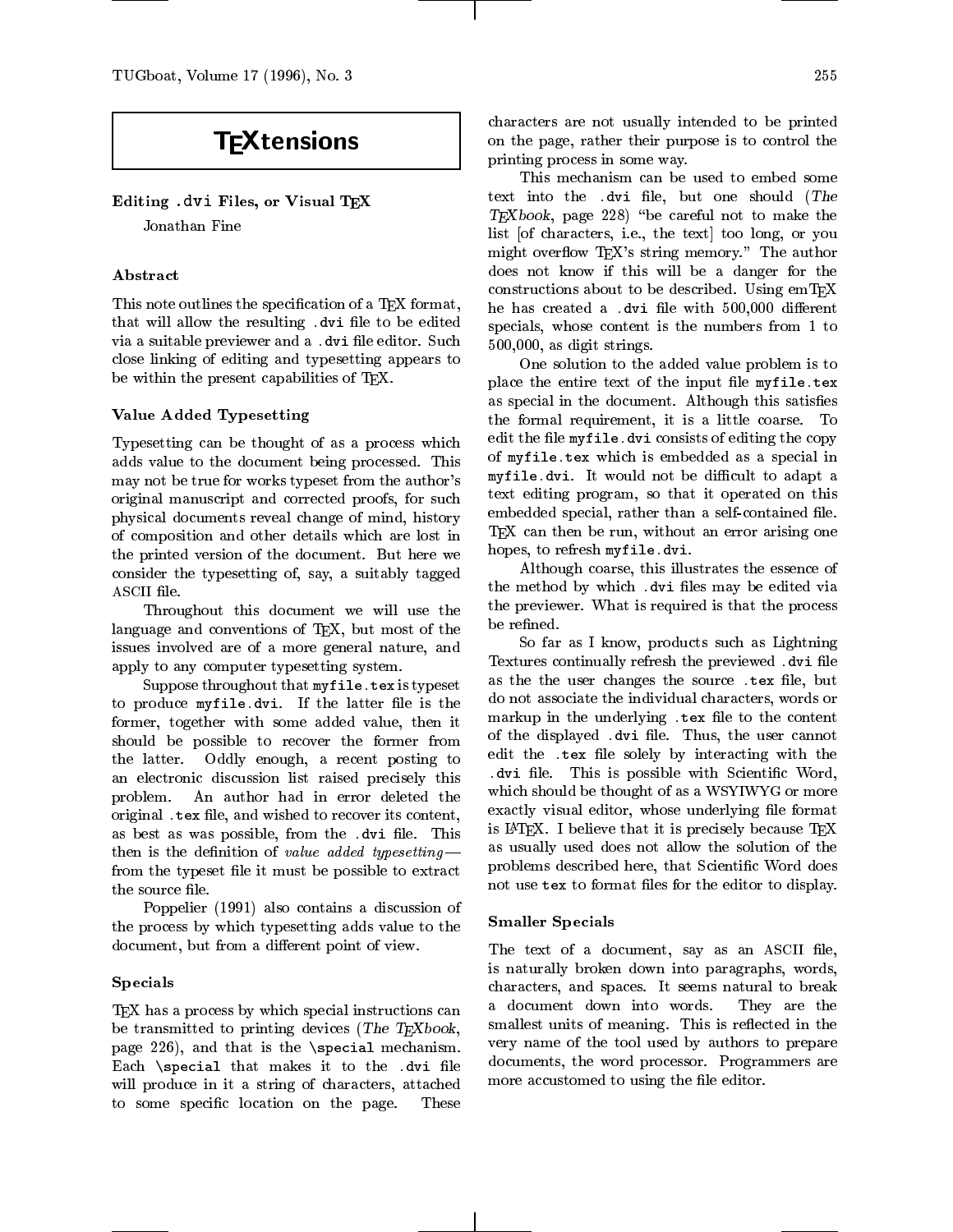a \special, whose content is the following word, as represented in the source file. Because of ligatures and hyphenation, this may not be the same as the characters which follow the \special in the .dvi file.

Suppose that  $myfile.dvi$  is created from  $my$ files. This by using this format. It will not be difficult, by extracting the text of the specials, to recreate myfile.tex from myfile.dvi. (This is not strictly correct. Assuming the usual category codes, additional spaces between words, additional lines between paragraphs, and the location of line breaks within paragraphs, will all be lost when passing from myfile.tex to myfile.dvi. This is probably no great loss. Contrarywise, typeset paragraph line breaks have been introduced. It may even be an advantage to have a source file whose line breaks agree with those of the .dvi file.)

# A Special Format

It is not so difficult to create a format that will It is not so dicult to create a format that will read the input file word by word, and place the words as it reads them into \specials. The code below, which is intended to be read in an environment where white space is ignored, and  $\tilde{ }$  is a space character, shows the basic features of such an environment.

The macro \sentinel is used simply to indicate the end of a paragraph, or the end of the file.

 $\overline{\phantom{a}}$  , and  $\overline{\phantom{a}}$  are  $\overline{\phantom{a}}$  , and  $\overline{\phantom{a}}$  , and  $\overline{\phantom{a}}$  , and  $\overline{\phantom{a}}$  , and  $\overline{\phantom{a}}$  , and  $\overline{\phantom{a}}$  , and  $\overline{\phantom{a}}$  , and  $\overline{\phantom{a}}$  , and  $\overline{\phantom{a}}$  , and  $\overline{\phantom{a}}$  , and  $\overline{\phantom$ 

The idea now is to define  $\qquad$  dopar so that

```
\doparThe first paragraph is not very
long at all.
The second paragraph is even
shorter.
```
\sentinel

will result in appropiate typesetting and specials.

Here is a simple (too simple) implementation. The macro \dopar will read text paragraph by paragraph, until the \sentinel follows a blank line or explicit \par.

```
\ddot{\phantom{a}} , and \ddot{\phantom{a}} are \ddot{\phantom{a}} . The \ddot{\phantom{a}} and \ddot{\phantom{a}} are \ddot{\phantom{a}} and \ddot{\phantom{a}} are \ddot{\phantom{a}} and \ddot{\phantom{a}} are \ddot{\phantom{a}} and \ddot{\phantom{a}} are \ddot{\phantom{a}} and \ddot{\phantom{a}} are \ddot{\phantom{a{\doword #1 ~\sentinel \par
```

```
\ldots \ldots \ldots \ldots \ldots \ldots\let \next \relax
\else\let \next \dopar
\fi\next
```
The macro \doword similarly goes through the paragraph word by word until \sentinel is reached.

```
\ddotsc \ddotsc \ddotsc \ddotsc \ddotsc \ddotsc.
         \special { #1 } #1~
         \lambda \rightarrow \lambda \rightarrow \lambda \rightarrow \lambda \rightarrow \lambda \rightarrow \lambda \rightarrow \lambda \rightarrow \lambda \rightarrow \lambda \rightarrow \lambda \rightarrow \lambda \rightarrow \lambda \rightarrow \lambda \rightarrow \lambda \rightarrow \lambda \rightarrow \lambda \rightarrow \lambda \rightarrow \lambda \rightarrow \lambda \rightarrow \lambda \rightarrow \lambda \rightarrow \lambda \rightarrow \lambda . The set of \lambda , and \lambda is the set of \lambda\else\lambda = \lambda . The set of \lambda and \lambda is the set of \lambda\fi\next #2
}
```
This sample code is not intended to be the basis for a practical implementation of a format that will create value-added .dvi files. Rather, its purpose is to show that such a format is possible, and to draw attention to some of the difficulties which may be encountered when creating such an ob ject.

# Editing via a Previewer

Suppose now that myfile.dvi has been created by a format file as above. The viewer notices a misspelt wrod. Within a special in the .dvi file, it is easy to change the letters wrod into word. It will be harder to add or delete letters within the special, because there would not be room for the addition at the correct point in the .dvi file, or a hole would be left in it. But this is the sort of problem which editing programs are accustomed to dealing with.

Now that the copy of myfile.tex which is within myfile.dvi has been changed, one would like the rest of myfile.dvi to be brought up to date. For simplicity, we shall assume that myfile.dvi is simply one page, a galley that is long enough to accommodate all that is placed on it. Changing  $\mathbf{w} = \mathbf{v}$  will change the paragraph in  $\mathbf{w}$ it is placed. The change will in general be more complicated than replacing wrod by word. Even this simple change may change the line breaks in the paragraph. Hyphenation may change, as may ligatures and kerning. Correcting a simple letter transposition error will require resetting the whole paragraph.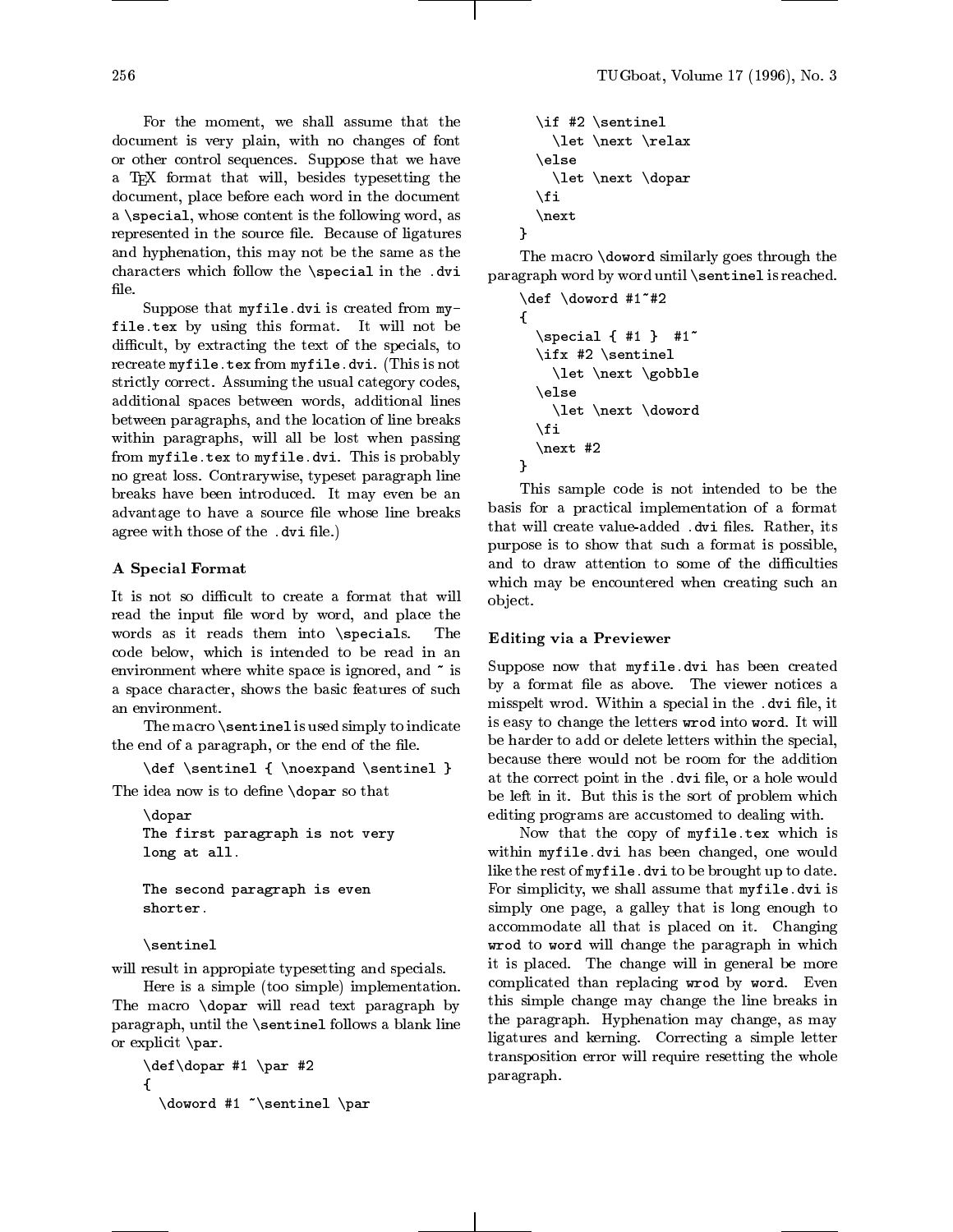In most TFX formats, the size and content of one paragraph does not in
uence the setting of the others. All then that needs to be reset is the paragraph in which the change occurred. If the document were set into pages rather than just a galley, then page breaks would also need to be reconsidered.

This discussion has focussed on changing the letters in a single word in a paragraph. Adding or deleting whole words will go the same way, as will addition or deletion of paragraphs, provided the format does not do something like numbering paragraphs. In any case, TEX will be required to process some text when a change is made to the .tex and the the second intervalse in the .dvi .dvi .dvi .dvi le up to date.

#### Calling TEX from the Previewer

When the user has finished making changes to the paragraph, or earlier if wished, the previewer must call upon TEX to reprocess the changed paragraph. As before, we assume that the difficulty faced by all editing programs, of deleting or adding material in the middle of a file, has been solved.

 $T$ FX turns a text file into a .dvi file. Ordinarily, this .dvi file is not accessible until TEX has come to an \end. By writing a suitable device or virtual file, which will depend on the operating system, it should be possible to use the .dvi output of TFX before the \end. Thus, a command such as

```
\shipout\vbox{\input tempfile}
```
will cause TEX to produce a page which contains the revised and reset paragraph, which the editing functions attached to the previewer can now paste into place, replacing the old version. Incidentally, if the output of  $T_{\text{F}}X$  is a virtual . dvi file, then there should be no reason why the input tempfile.tex should not also be a virtual device.

The foregoing discussion is intended to demonstrate that by combining T<sub>E</sub>X as it is, together with a suitable format, a suitable previewer, editors for text and .dvi files, and a bit of operating system virtual file magic, it is possible to produce a WSYIWYG variant of TEX. Users of this composite program will be able to edit their documents via the previewer. The format as described is limited to a single page, a single font, and no mathematics, but it does have multiple paragraphs.

# Breaking Pages

Suppose now that the document is broken into pages, and a paragraph is added. All subsequent pages, and perhaps the previous page, will have to be reconsidered. Assume TEX is being used in a normal manner, so that parameters such as  $\lambda$  and  $\lambda$  and  $\lambda$  and  $\lambda$  are changed and changed and change and changed and changed and changed and changed and changed and changed and changed and changed and changed and changed and changed and changed and change from page to page. Were TEX to reprocess the whole of the changed myfile.tex, all paragraphs from the previous version would be broken exactly as before, and so there would be no need for them to be reset.

The previewer and editor combination can ask TEX to break the new document by passing it a suitably coded sequence of boxes, penalties, skips and kerns to break, for this is all the page breaking mechanism (The TEXbook, Chapter 15) operates on. Alternatively, some other program could be asked to do the breaking. This is the approach taken by Type & Set (Asher, 1992).

The aspect which presents the most difficulties is now to be discussed, and briefly at that. Most documents contain control words, such as \TeX and \section and \eqalign. These are part of the source myfile.tex and so they must go into myfile.dvi as specials. When it comes to the editing process, even though the addition or deletion of a control word such as \TeX is fairly innocuous, to add or remove an \equalign can have a drastic effect.

The braces {}, and the mathematics shift character \$, will also have a drastic effect when added or removed from myfile.tex. The same is true when the delimiter required by some macro is omitted. For this approach to have all the typesetting power and programmability which TEX provides, access to local change of font etc., parameter delimiters, and mathematics shift must be provided. This has to be done in a manner which isconsistent with the editing requirements imposed by the embedded  $\lambda = p$  and approach.

Unbalanced braces, missing or extra mathematics shift characters, and missing delimiters all provide difficulties for users of TEX. A format which detected such input errors early, before they gave rise to an error message from the stomach of TEX, could make TEX easier for many users. A format which allows the user to edit the copy of myfile.tex embedded with myfile.text with myfile. similarly have to detect input errors before they reach TEX's stomach.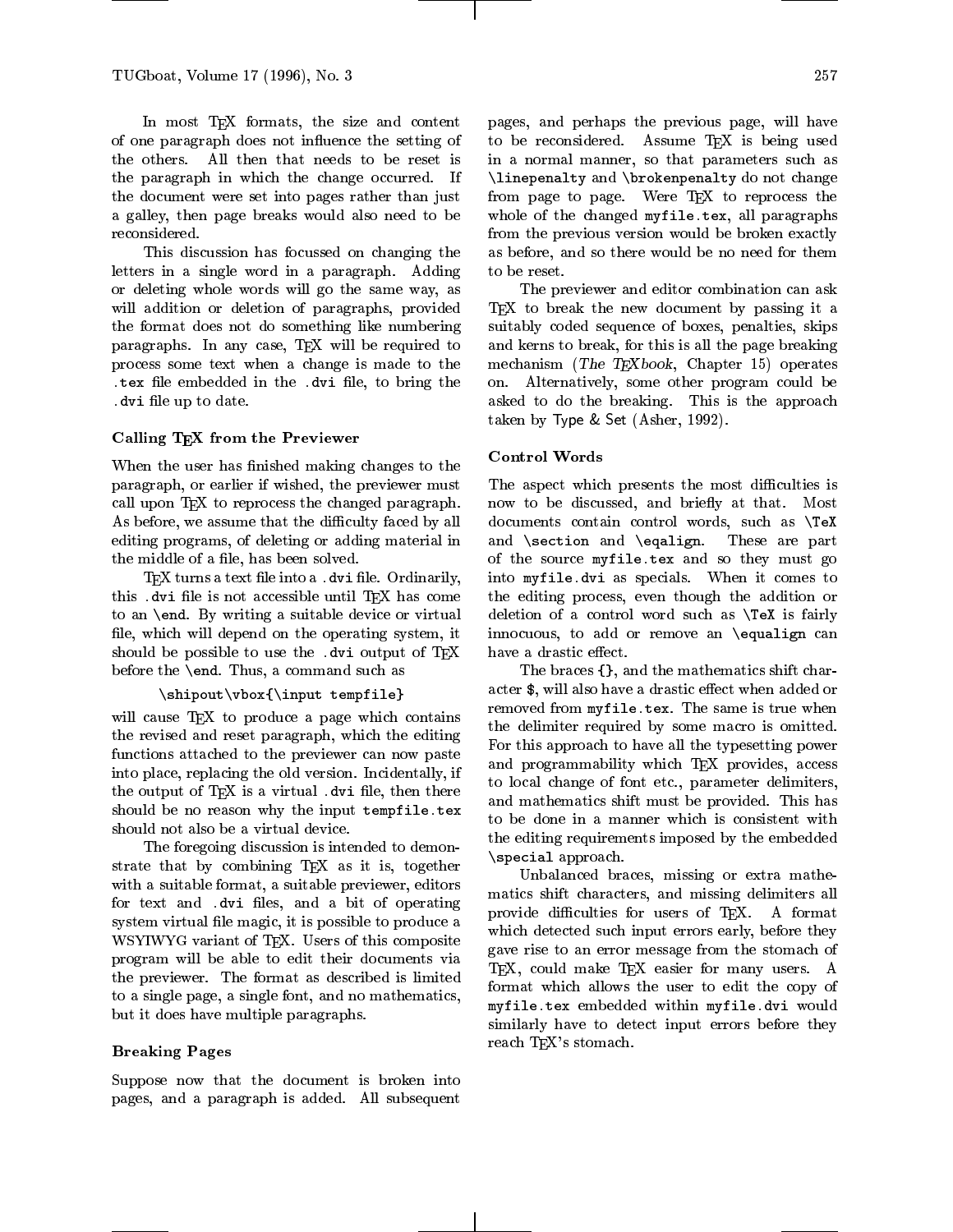# Performance

It is quite possible that such a format, which reproduces the input text as specials, and detects all errors before TEX does, will run at perhaps a tenth of the speed of a regular format. However, the usual approach requires the document to be typeset as a whole, and so an unchanged paragraph may be typeset a dozen times or more during the revisions. A format which sets whole documents slower, but which is able to reset the document paragraph by paragraph may very well consume fewer machine cycles over the life of a document.

Moreover, the paragraphs can be set or reset as completed, rather than file by file. If the computer is sufficiently rapid, and many are today, this machine work can be done as required. This will result in the user being locked out for a short period at the end of each paragraph, while processing takes place, just as an editing program may deny access to the user while a file is being written.

# Thinking alike

Since writing this article, I found the following statement put forward to motivate the CONCUR feature provided by SGML.

It is sometimes useful to maintain information about a source and a result document simultaneously in the same document, as in "what you see is what you get" (WSYI-WYG) word processors. There, the user appears to interact with the formatted output, but the editorial changes are actually made in the source, which is then reformatted for display.

This quotation comes from Annex C.3.1 of ISO 8879 (the SGML standard) and is also reproduced (as is the whole of ISO 8879) in Goldfarb (page 88).

## Conclusions

More can be done with TEX as it is, than is commonly realised. Some of its limitations exist in the imagination of the critics rather than in the program itself. I hope that all those who say that TEX cannot do such-and-such think carefully as to why it is that TEX cannot do what they wish.

For a portable WSYIWYG variant of TEX to be produced, the various additional components, which are previewer, .dvi file editor, text file editor, and operating system magic, must also be portable or ported. An editor for .dvi files is probably the most important new program. For this to work

most effectively, it may be necessary to extend the  $\ldots$  . In the special control is  $\ldots$ 

Also required is a format file, which satisfies requirements far more exacting than met at present. This also would be a major piece of work.

# Acknowledgements

The author thanks Mimi Burbank for correcting many errors in a previous version of this article, and Alan Hoenig for some encouraging remarks.

#### Postscript

For various reasons the publication of this article has been long delayed. (It was widely circulated in preprint form at TUG'93 in Aston, England, and was submitted later in that year. Not all of the delay has been due to the author.) Since then, the author has solved all the fundamental problems involved in creating a T<sub>F</sub>X format file that will create a .dvi file that can be visually processed. Also since then the World Wide Web has 'taken off' and this provides an additional reason for producing .dvi files which support rich visual interaction. The article "T<sub>E</sub>X innovations at the Louis-Jean printing house", by Laugier and Haralambous, describes an interesting program that allows certain changes to be made interactively to a .dvi file. Also relevant is the author's own article, "Documents, compuscripts, programs and macros".

There is some overlap between this article and Rahtz, "Another look at IATEX to SGML conversion". In both cases, the placing of text from the document into the .dvi file as  $\simeq$  specials is a crucial technique. In this article the purpose is to store the original text of the article. For Rahtz, the purpose is to create a transformed form of the

Also relevant is the article of Kawaguti and Kitajima, which describes a different approach. They have created a loosely coupled composite from adaptions of two existing tools, namely emacs and xdvi. Special tags are added to a traditional  $(La)TFX$ source file, which produce  $\simeq$  specials containing file name and line numbers in the .dvi file. These are used to support new emacs and xdvi commands, which together allow the user to move the emacs cursor by clicking on the previewed .dvi file. This is, as the authors recognise, not the same as what this article calls visual typesetting.

Would those who are interested in following the path outlined in the present article, particularly on the viewing and editing side, please contact me. For such a system to provide an open architecture,